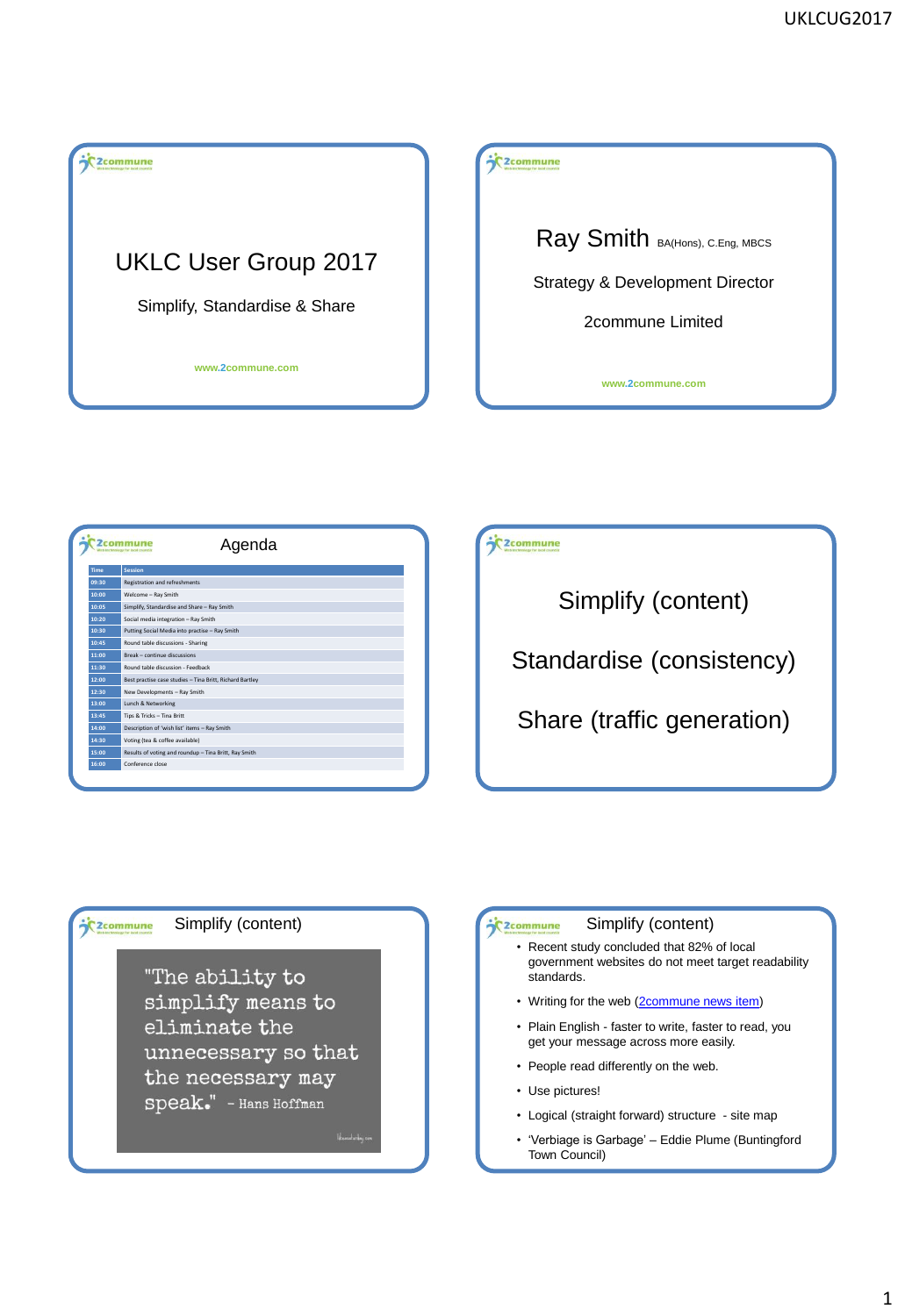#### Standardise (consistency) <sup>2</sup>C<sub>2</sub>commune

- Doing things the same way being fussy
- Document management system
- Page layout
- News
- House style
- Processes

#### Share (traffic generation) 2commune

- Why bother is your website worth promoting?
- Make your site interesting
- Happy customers will keep coming back
- Useful, useable & used
- What do you get out of it?
- Digital by Default
- The 'Magic question'



### **Caratomune** Social Media Integration (New development)

- Auto post news to Twitter & Facebook
- Post delay 30 minutes
- Post interval 5 minutes
- Facebook Default Image
- Twitter Include image, Include description
- Modern template Facebook Module

#### **C**2commune Putting Social Media Into Practise

- Twitter
- Facebook
- Comments, follows, likes,
- Case studies benefits?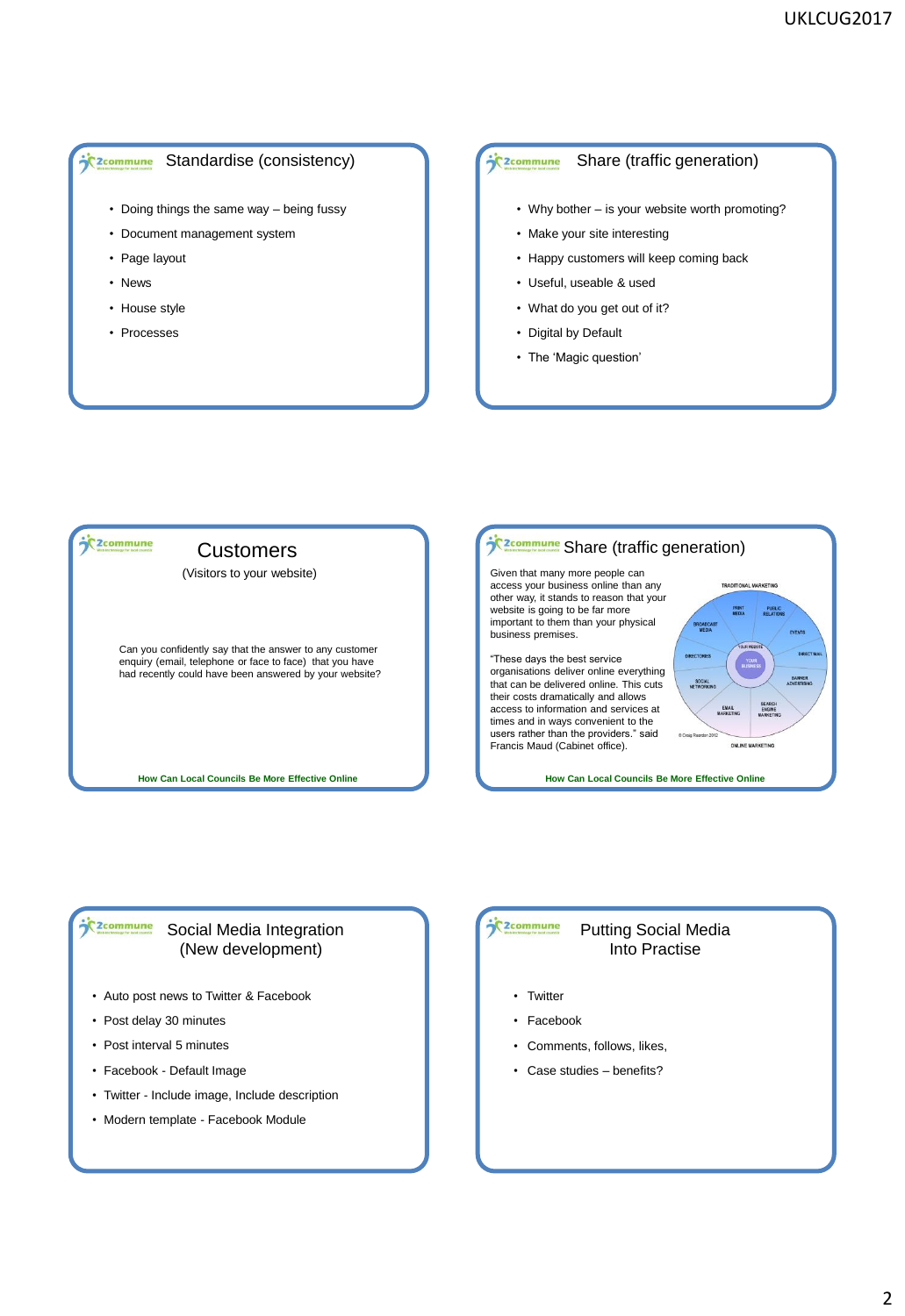





Round Table Discussions C<sub>2</sub>commune

Feedback

Spokesperson from each table to summarise their tables discussions.

### **Social Media**<br>Social Media

- Bring people to your website (don't send them away)
- Innovate, experiment (#meeting, #consultation)
- Putting it in context: *Dronfield Town Council - population of 21,000, precept of £860K, 268 followers on twitter (1.3% of population), 2,042 unique visitors to their website last month (10% of population).*

*Daventry Town Council – population of 25,000, precept £353K, 1,888 followers on twitter (7% of population), 550 likes on Facebook (2% of population), 3667 unique visitors to their website last month (14.6% of population).*

**Case Studies** Best Practise Case Studies

# Tina Britt

Managing Director

2commune Limited

**www.2commune.com**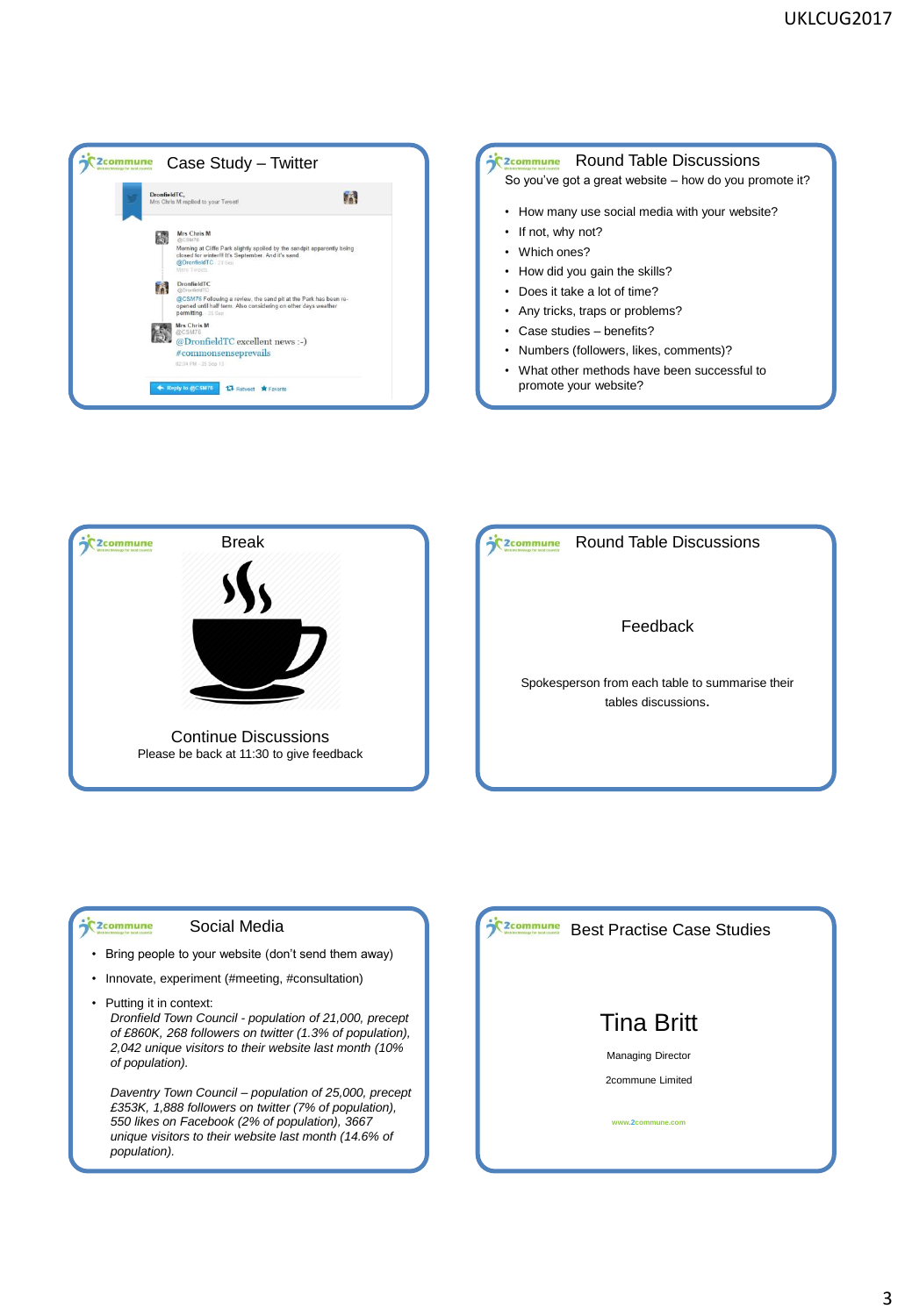## **j<sup>e</sup>**zcommune Best Practise Case Studies

- Image Navigation Uppingham
- Notices Module Hunsbury Meadows, Cam
- A to Z of Services Cold Higham, Parwich
- Transparency Code Chelveston ent/uploads/system/uploads/attachment\_data/file/38 [8541/Transparency\\_Code\\_for\\_Smaller\\_Authorities.pdf](https://www.gov.uk/government/uploads/system/uploads/attachment_data/file/388541/Transparency_Code_for_Smaller_Authorities.pdf)
- Multimedia Berkhamsted (Audio Trail), Oundle (Recording of Meetings), Huncote (YouTube Clip)
- E-Newsletter Wye with Hinxhill

### **C** 2commune

#### New Developments

- A to Z of Services option to override, remove or add parish, district, county and service provider links (chargeable retrofit).
- DMS Configuration option to change default order to latest date.
- What's on Configuration option to filter out council meetings.
- Downloadable calendars (iCal)
- News alleviate confusion with event dates

### C<sub>2</sub>commune

### New Developments (Continued)

- Dictionary Facility to add parish names
- Login link Configuration option to remove
- Modules Notices, News, Picture Pile, Custom HTML & Facebook (modern template only)
- Webmail SSL secure login
- Google SSL (chargeable option)
- Review of configuration / module options

#### C<sub>2</sub>commune Configuration Options

- A to Z Default View All / Parish
- Document Order Title / Latest
- Events Include Meetings Yes / No
- Events Public Submission Yes / No
- Directory Public Submission Yes / No
- Cookies Notice None, First Page, All Pages
- Hide Login Yes / No
- Header Images Yes / No

#### C<sub>2</sub> commune

### Modules

- Council Meetings
- What's On
- Statistics
- Tweets
- Contact Details
- Polls
- Latest News
- A to Z of services
- Web Links
- Banners (Right)
- Banners (Left)
- Gallery
- Notices
- Facebook (Mod)
- Custom HTML (Mod)
- (Mod Modern Template Only)

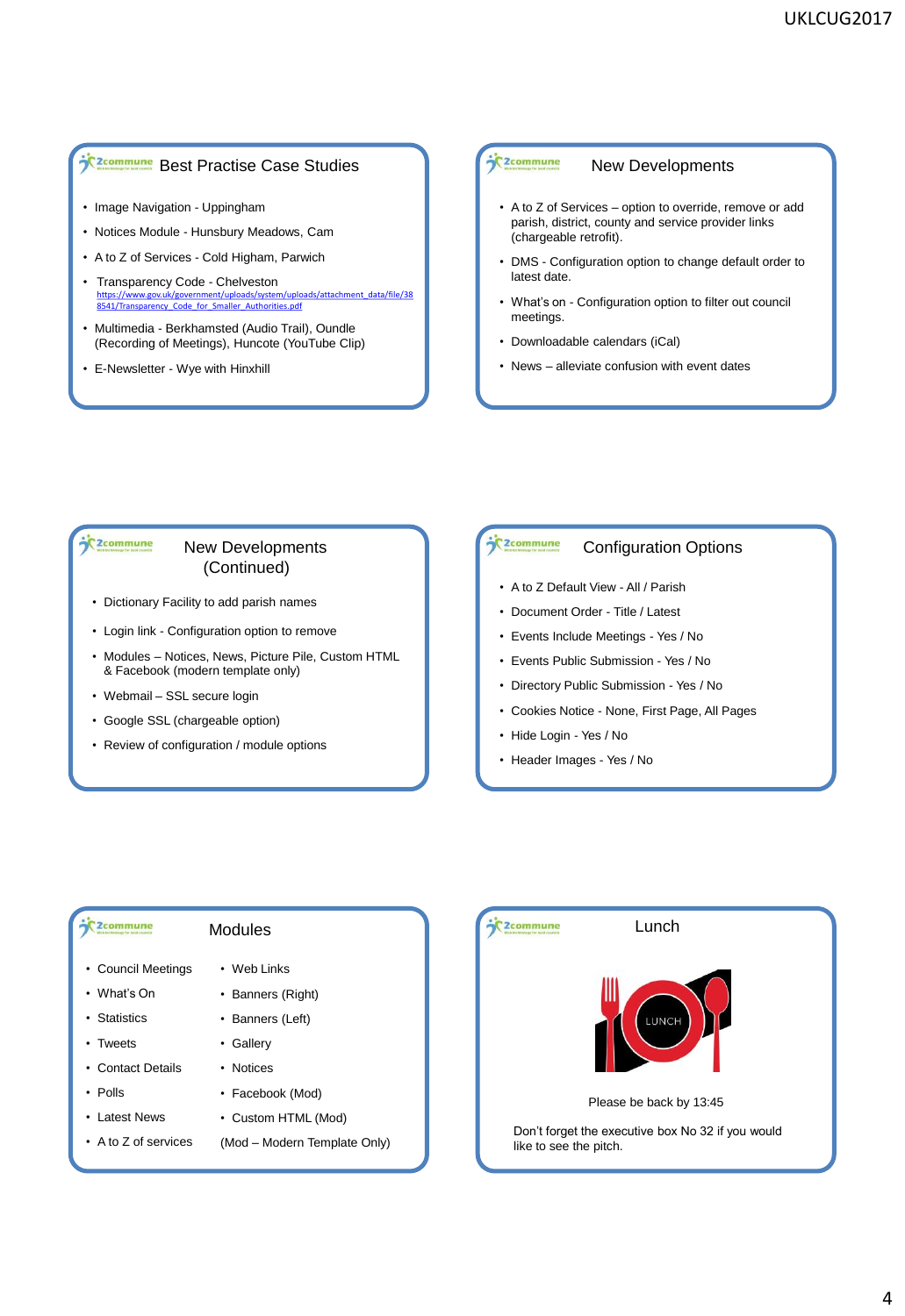

#### C<sub>2</sub>commune

Wish List

- 1. DMS Preserve most recently uploaded file name, button to set publication date to today, add document review date field, alpha numeric tag order in tag list and filter, add csv download.
- 2. Database permissions (News, DMS, Calendars).
- 3. Calendars reoccurring items.
- 4. User email Alerts (news, events, dms).
- 5. Social media send community events / council meetings.

#### C<sub>2</sub>commune Wish List (continued)

- 6. Management email alerts (when user has added what's on or directory listing suggestion).
- 7. E-newsletter.
- 8. Calendar modules (show extra items).
- 9. Manual link check.
- 10.Mobile icon download.

### **SCREAD THE UKLC Customer Feedback**

Score out of 10 (1 poor, 10 excellent)

- Value for money
- **Functionality**
- **Support**
- Ease of Use
- **Overall Satisfaction**

**www.2commune.com**

## **C**2commune

# Voting / Scoring

Break, please be back for 15:00



- Use your 10 tokens wisely!
- The top 5 items that receive the most tokens will be included in the development programme.
- Use as many tokens as you like on each item.
- Customer Feedback (score out of 10)